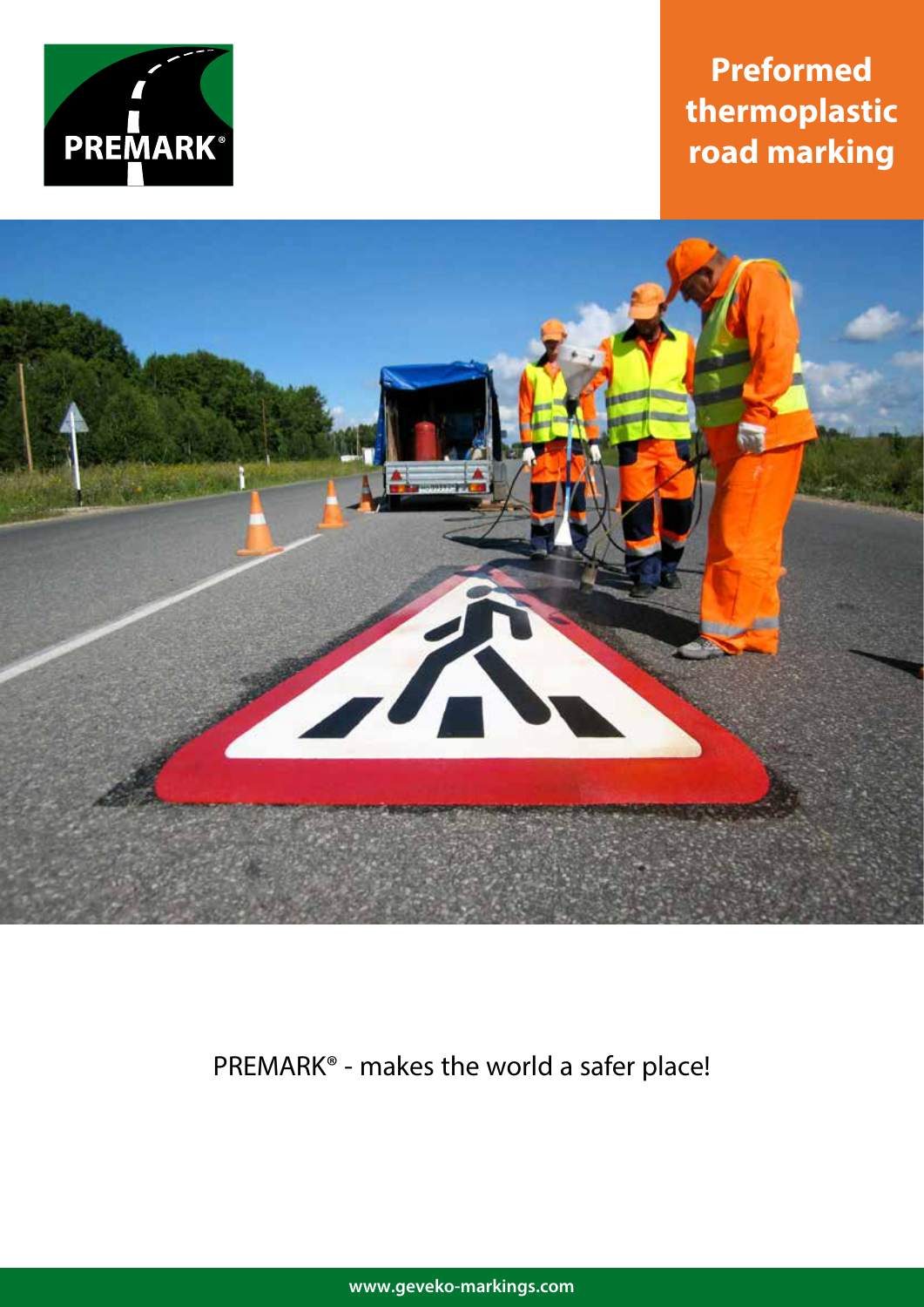# **Flexible, high quality and easy to apply!**

Traffic safety depends not only on the will of road-users and pedestrians to behave properly in traffic, but also on their possibilities for doing so. This is where ingenious – and maintained – road markings enter the picture.

#### **Simple, fast application all year round**

PREMARK® is a preformed, ready-to-use thermoplastic road marking that can be applied to road surfaces all year round. PREMARK® lets you to heighten traffic safety without expending a lot of resources.

Application is fast and easy because application requires only one person, a broom and a gas burner!

Sweep off the surface, apply the PREMARK® and use a gas burner to fix in place, 'fusing' the material to the road surface. It's that simple. In other words, no major budgetary or machinery considerations are needed for choosing a PREMARK® solution.

PREMARK® can be applied all year round. The only requirement is a dry road surface, which a gas burner will provide.

PREMARK® can be applied on various surfaces. When applying on surfaces with little or no bitumen, a primer is needed to secure proper bonding between the marking and the surface.

# **High quality ensures long-lasting durability**

PREMARK® is thermoplastic and fuses with the asphalt when heated. The product's high quality and ability to fuse with the asphalt ensure a long service life. PREMARK® lasts 6–8 times longer than markings painted on the road surface.

The long-lasting durability of PREMARK® makes it particularly well-suited for heavily trafficked areas such as intersections and city traffic. Also, the material is resistant to petrol, oil, snow and frost.

#### **Safety both day and night**

PREMARK®'s glass beads ensure optimum reflection. This is a prerequisite for safety and comfort after dark. The glass beads are evenly dispersed on the surface of PREMARK® and throughout the 3-mm thick material. As a result, the reflecting effect lasts the entire service life of the material.

#### **Ensuring application quality**

A patented temperature indicator system clearly indicates when PREMARK® has been sufficiently heated. The 2-cm-long heat indicators – evenly spread across the entire surface - and the embossed digits for numbering bigger signs make it easy to see when the application is complete.

# **Standard symbols and alternative solutions**

PREMARK® helps to ease traffic flows every day all over the world and guide road users safely on their way using well-known traffic symbols. The PREMARK® product range includes all the officially registered traffic symbols, signs, lines, arrows, figures and letters.















*Applying PREMARK® is fast and simple because all you need is one person, a broom and a portable gas burner*

*PREMARK® can be applied to a variety of surfaces* 

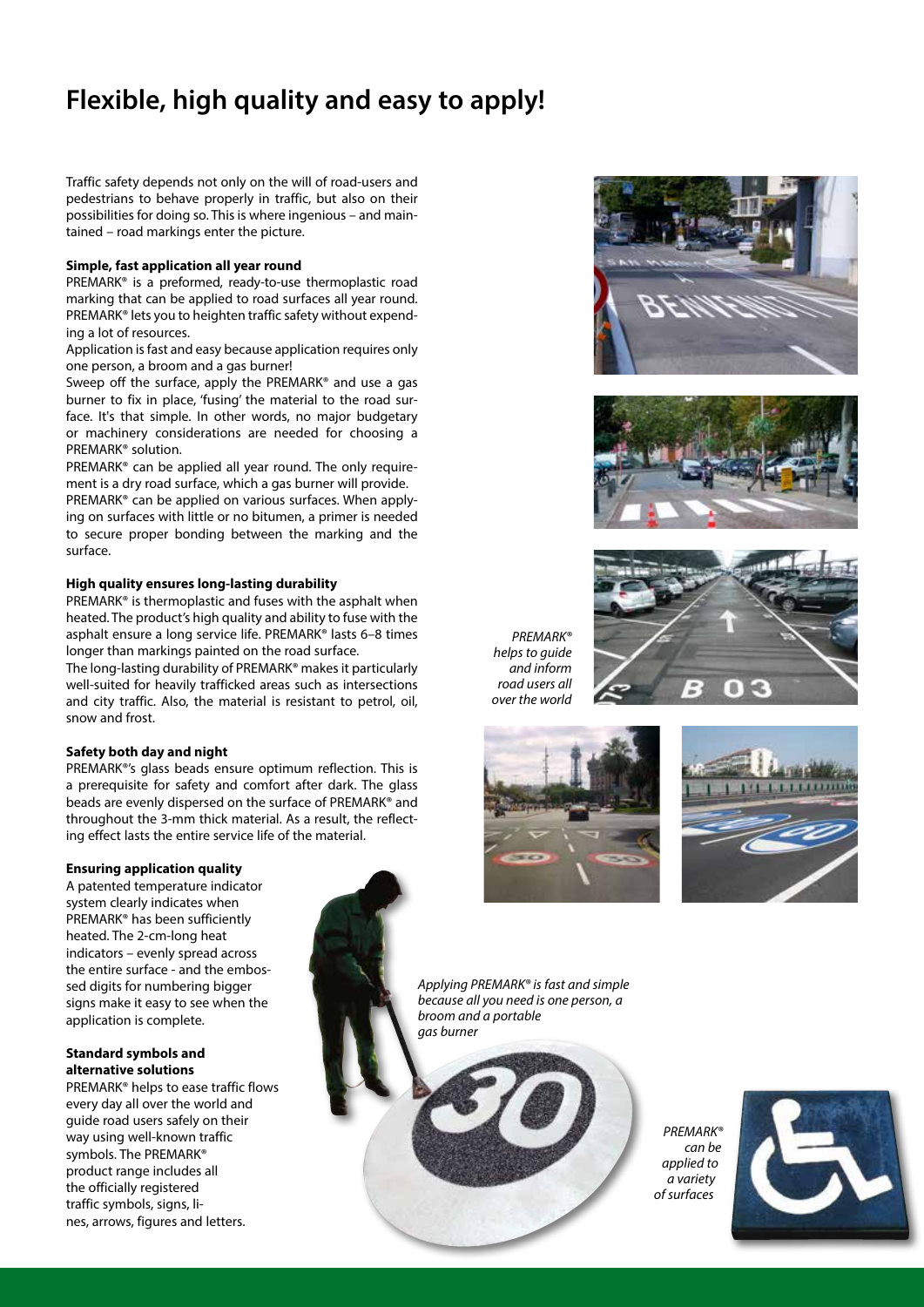

*PREMARK® 'leaves its mark' on quiet residential streets, hectic urban centres and major highways*

*The beaded surface reduces the amount of plastic used in packing PREMARK®*





*PREMARK® is always ready to use – all year round*







*The heat indicators make PREMARK® easy to apply: when PREMARK® achieves the proper temperature, the heat indicators melt and PREMARK® is applied*

*PREMARK® is available in standard traffic colours.*